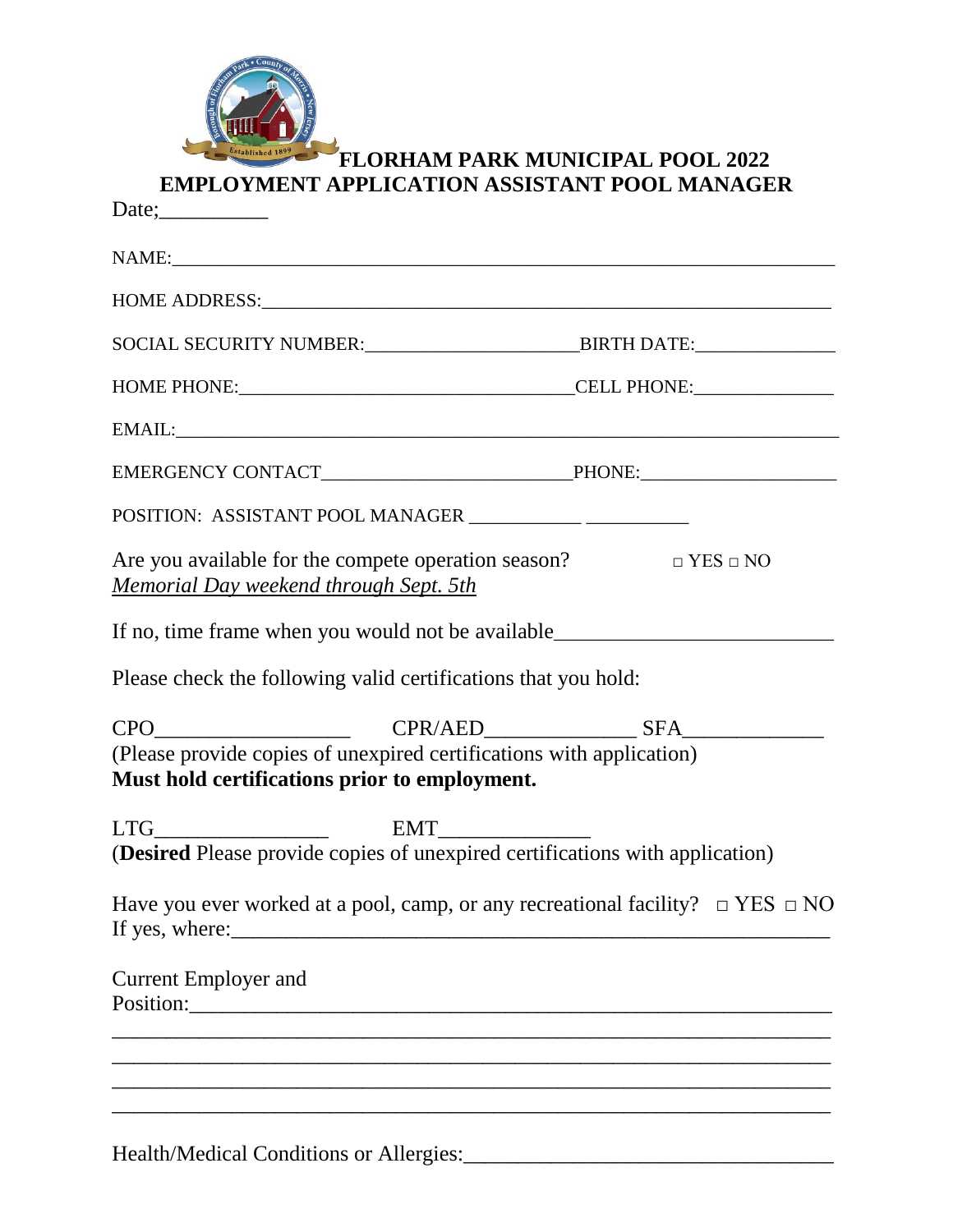## **BOROUGH OF FLORHAM PARK DEPARTMENT OF COMMUNITY SERVICES JOB DESCRIPTION**

\_\_\_\_\_\_\_\_\_\_\_\_\_\_\_\_\_\_\_\_\_\_\_\_\_\_\_\_\_\_\_\_\_\_\_\_\_\_\_\_\_\_\_\_\_\_\_\_\_\_\_\_\_\_\_\_\_\_\_\_\_

#### **ASSISTANT POOL MANAGER**

#### **DEFINITION**

Under direction plans of the Pool manager, develops, and promotes a safe community recreational program of swimming and water safety activities and supervises and trains the recreation leaders involved in the program. Assists the Pool Manager in preseason pool maintenance. Assists in seasonal pool and equipment maintenance. Develops lifeguard schedule and supervises lifeguards. Oversee sees the operation of the Snack Shack; does other related work.

### **Must be able to work weekends, holidays, non-traditional work week, and flex hours.**

**NOTE:** The examples of work for this title are for illustrative purposes only. A particular position using this title may not perform all duties listed in this job specification. Conversely, all duties performed on the job may not be listed.

#### **EXAMPLES OF WORK:**

Develops lifeguard work schedule and maintains training records.

Maintains injury report file

Checks, tests, and records water quality as required by standards

Assists in the maintenance of the pool, equipment and grounds

Oversees Snack Shack Operation

Assists in planning, development, and promotion of safe community-wide program of swimming activities for recreation and water safety.

Supervises, trains, evaluates, and advises assigned employees and volunteers.

Operates and maintains both outdoor swimming facilities.

Organizes and participates in promotional activities created to develop the public's interest in the swimming program.

Assists at swimming meets and other special water activity events.

Tests and/or verifies the qualifications of lifeguards and swimming instructors.

Coordinates the swimming and water safety programs with other recreation services offered in the area.

Prepares reports and press releases as required.

Supervises the establishment and maintenance of records and files.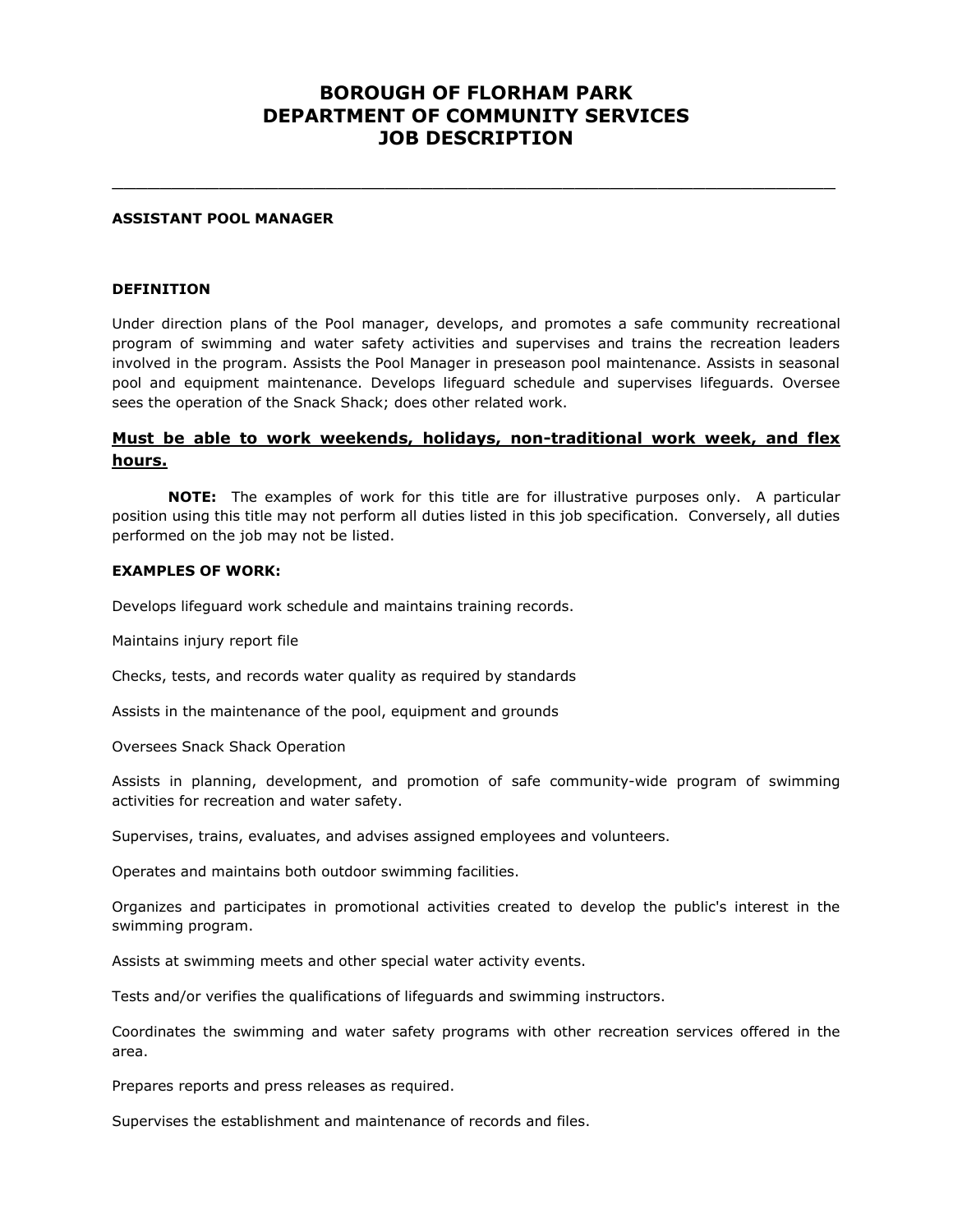Will be required to learn to utilize various types of electronic and/or manual recording and information systems used by the agency, office, or related units.

#### **REQUIREMENTS:**

Two (2) years of experience in recreation work involving the planning, promoting, development, and supervision of a recreation program involving swimming and water safety.

### **LICENSES:**

Appointees may be required to possess a driver's license valid in New Jersey.

#### **CERTIFICATIONS REQUIRED:**

Certified Pool Operator Certificate (CPO) CPR and AED Standard First Aid (SFA) EMT (Desired)

**NOTE:** Applicants are required to possess valid and current certification as a trained pool operator issued by the National Recreation and Park Association, the National Swimming Pool Foundation, the YMCA or other recognized organizations.

**NOTE:** Applicants are required to possess current and valid standard first aid certification issued by the Red Cross, the National Safety Council or other recognized organizations.

**NOTE:** Applicants are required to possess current and valid CPR (cardiopulmonary resuscitation) certification including adult, child and infant CPR as well as obstructed airway training issued by the American Heart Association, the American Red Cross, the National Safety Council or other recognized organizations.

**NOTE:** Appointees are required to possess current and valid AED (automatic External defibrillator) certification.

### **KNOWLEDGE AND ABILITIES:**

Knowledge of the methodology involved in planning, promoting, developing, and supervision a swimming and water safety recreational program.

Knowledge of the problems encountered in planning, promoting, developing, and supervising a swimming and water safety recreational program.

Knowledge of life saving and water safety procedures.

Knowledge and skill in swimming.

Knowledge of life saving techniques.

Ability to organized, develop, coordinate, and promote a recreation program for swimming.

Ability to evaluate the qualifications of lifeguards and swimming instructors.

Ability to provide assignments and instructions to subordinates and supervise their work.

Ability to operate and oversee the maintenance of outdoor swimming facilities.

Ability to enlist the interest of concerned people and encourage their participation in an organized swimming program.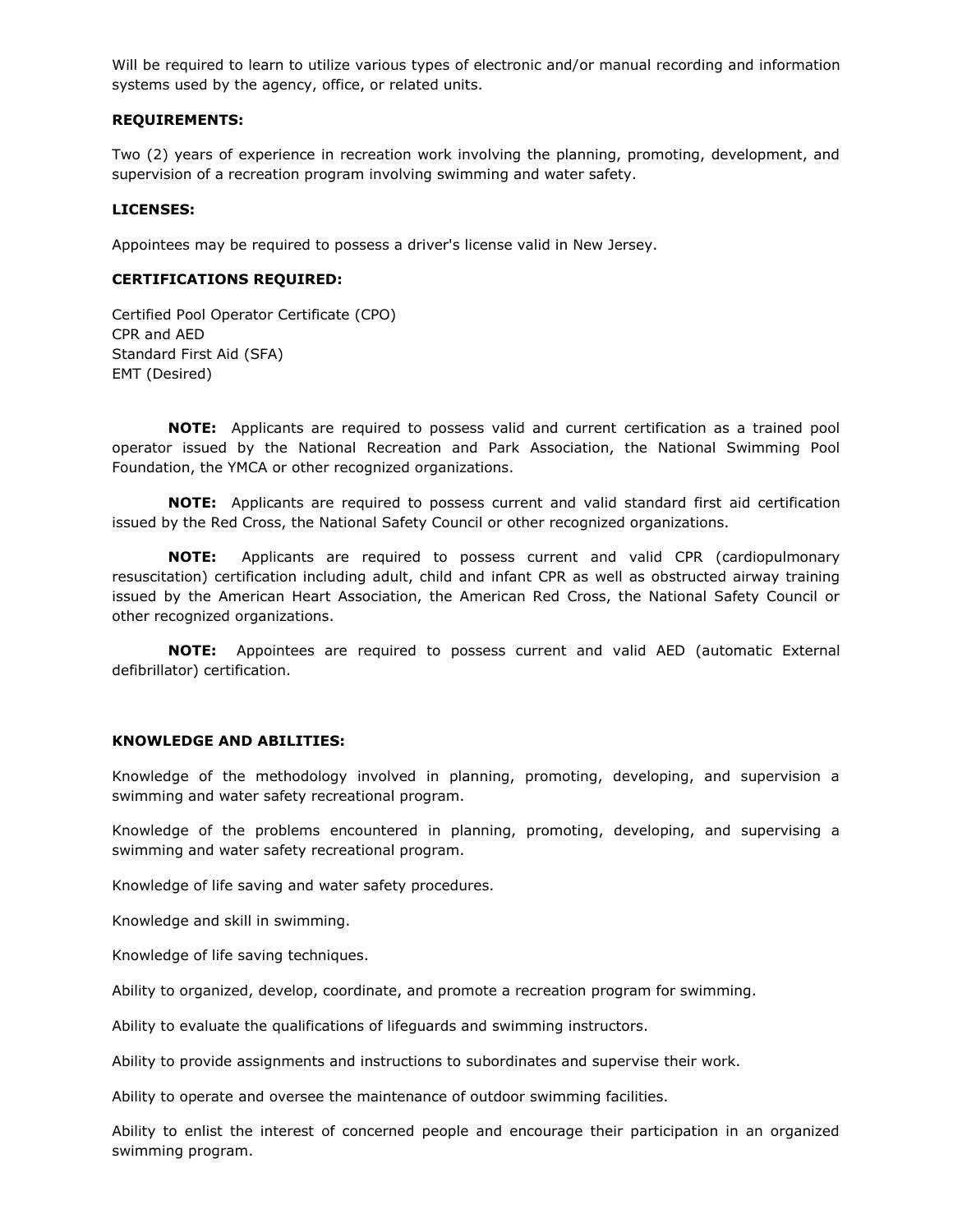Ability to establish and maintain helpful and cooperative relationships with associates and the public.

Ability to prepare clear, concise, accurate, and informative reports and press releases.

Ability to supervise the establishment and maintenance of records and files.

Ability to learn to utilize various types of electronic and/or manual recording and information systems used by the agency, office, or related units.

Ability to read, write, speak, understand, or communicate in English sufficiently to perform the duties of this position. American Sign Language or Braille may also be considered as acceptable forms of communication.

Persons with mental or physical disabilities are eligible as long as they can perform the essential functions of the job after reasonable accommodation is made to their know limitations. If the accommodation cannot be made because it would cause the employer undue hardship, such persons may not be eligible.

Ability to work in outside weather conditions which will include exposure to heat, sun, cold, wet or humid conditions for long periods of time.

Ability to establish and maintain effective, positive working relationships with co-workers, supervisors, officials, and the public, etc.

You will be required to attend a *mandatory* pre-season orientation and skill evaluation as a condition of employment. The Borough of Florham Park is an Equal Employment Opportunity municipality.

## **EDUCATION, EXPERIENCE AND SPECIAL REQUIREMENTS:**

### **Licensing &/or Certifications:**

**∙** Must hold current Certified Pool Operator Certificate (CPO), CPR/AED and Standard First Aid certification recognized by the State of New Jersey Department of Health & Senior Services.

## **Experience:**

**∙** At least two years of experience.

### **Special Requirements:**

*∙ Will be required to attend a pre-season orientation as a condition of employment.*

*∙ Will be required to attend staff meetings during the season as scheduled by the Pool Manager or designee as a condition of continual employment.*

*\*Must be able to work weekends and Holidays*

*∙ May be required to pass a sex-offender background check if over the age of 18.*